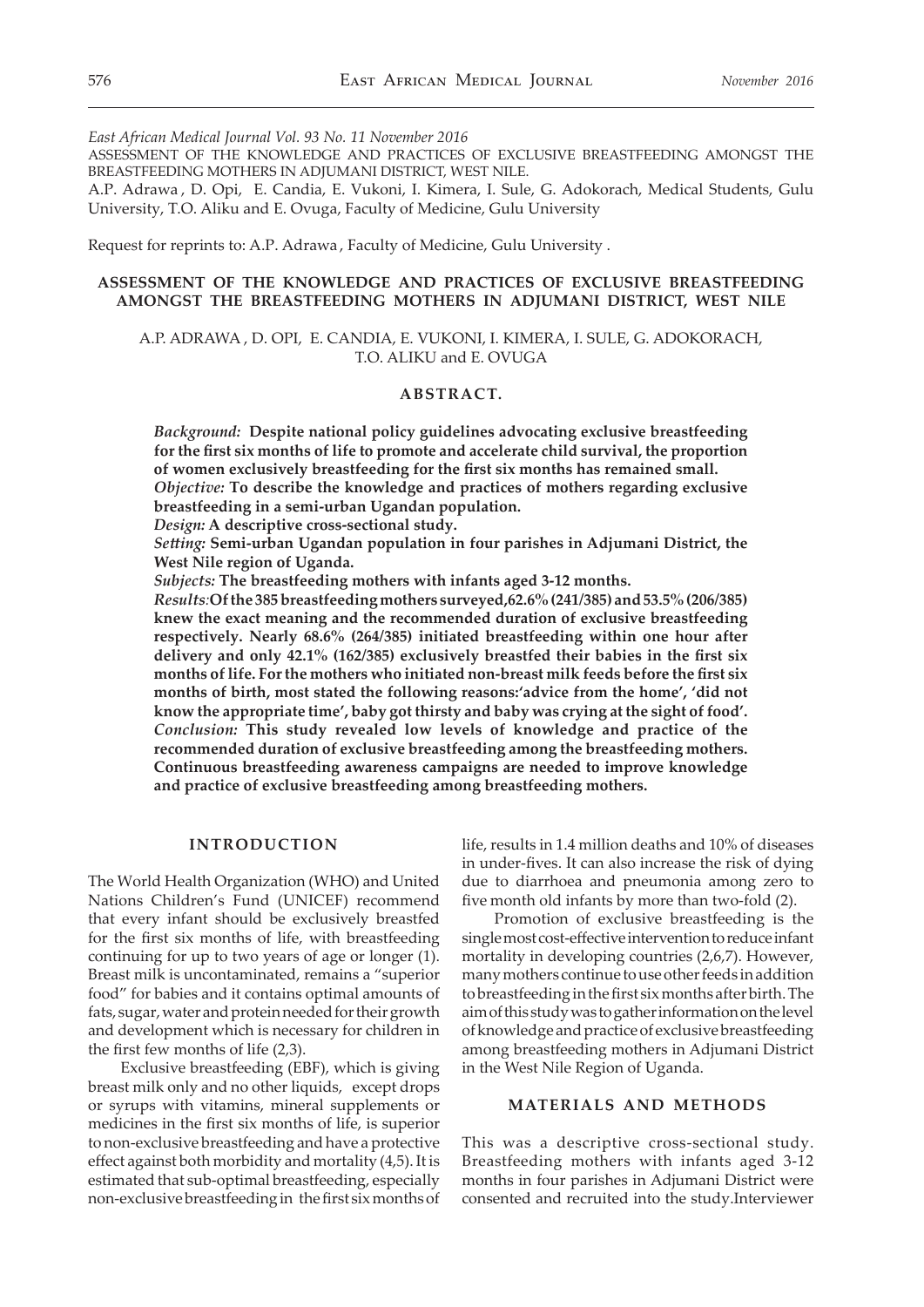administered survey questionnaires were used to collect quantitative data. Adjumani town council and Pakele sub-county were purposely selected; two parishes were randomly selected from each of the two sub counties; Biyaya and Cesia parishes from town council, Pereci and Pakele town board from Pakele sub-county. In each parish, a sample of 96 breastfeeding mothers (25% of the total sample size) who were available at home at the time of interview were recruited consecutively through house-to-house visit starting at the nearest household to the parish Centre, then to the nearest neighboring household until the required size was realized.

Ethical clearance for this study was obtained from St. Mary's Hospital, Lacor institutional and ethical review committee. The sample size estimated using Keish and Leslie sample size estimation method was 385.

The main variables of the study were respondents' knowledge level and practices of exclusive breastfeeding. Data on other factors influencing practices of exclusive breastfeeding such as age, sex, level of education, marital status, ANC visits, postnatal care visits were obtained.

Quantitative data were analyzed by use of SPSS 16.0.

# **RESULTS.**

A total of 385 respondents were interviewed and analyzed. Of the respondents, 89.9% (346) were aged 18-35years,94.5% (364) were married, 95.8% (369) attended a formal education and 63.9% (246) were house wives by occupation. About 75.1% (289) lived within four kilometres from the nearest health facility and all mothers lived within ten kilometres from the nearest health facility (Table 1).

| Variable               | Category                    | Frequency, N=385 |     | Percent |
|------------------------|-----------------------------|------------------|-----|---------|
| Age of breastfeeding   | $14 - 17$                   |                  | 10  | 2.6     |
| mothers/years          | $18 - 35$                   |                  | 346 | 89.9    |
|                        | $36 - 49$                   |                  | 28  | 7.3     |
|                        | Don't remember              |                  | 1   | 0.3     |
| Marital status         | Single                      |                  | 21  | 5.5     |
|                        | Married                     |                  | 337 | 87.5    |
|                        | Separated, Divorced or Wid- |                  | 27  | 7.0     |
|                        | ower                        |                  |     |         |
| <b>Education</b> level | Uneducated                  |                  | 16  | 4.2     |
|                        | Primary education           |                  | 220 | 57.1    |
|                        | Secondary education         |                  | 108 | 28.1    |
|                        | Tertiary education          |                  | 41  | 10.6    |
| Occupation             | Student                     |                  | 12  | 3.1     |
|                        | House wife                  |                  | 246 | 63.9    |
|                        | Self employed               |                  | 102 | 26.5    |
|                        | Government employed         |                  | 10  | 2.6     |
|                        | Private employed            |                  | 15  | 3.9     |

**Table 1** *Demographics of the study participants.*

*\*Age distribution of the babies was as follows: 3-6 months, 126 (32.9%); 7-9 months, 89(23.2%); and 10-12 months, 168 (43.9%).*

*Knowledge of exclusive breastfeeding:* Out of the respondents, 80.8% (311/385) had ever been taught exclusive breastfeeding. Of these 95.8% (298/311) were taught by the health workers and 93.2%(290/311) were taught at the time of ante-natal and post-natal care visits. One-quarter (79/311), however felt the teachings were not clear.

Of all the respondents, 62.6% (241/385) knew the

exact meaning of exclusive breastfeeding and 53.5% (206/385) knew the recommended duration of exclusive breast feeding. Figure 1 shows the different opinions of the mothers on the recommended duration of exclusive breastfeeding.

Ante-natal care attendance was nearly universal. As shown in figure 2,99.0% (381) attended ante-natal care services at least once, with 94% of the mothers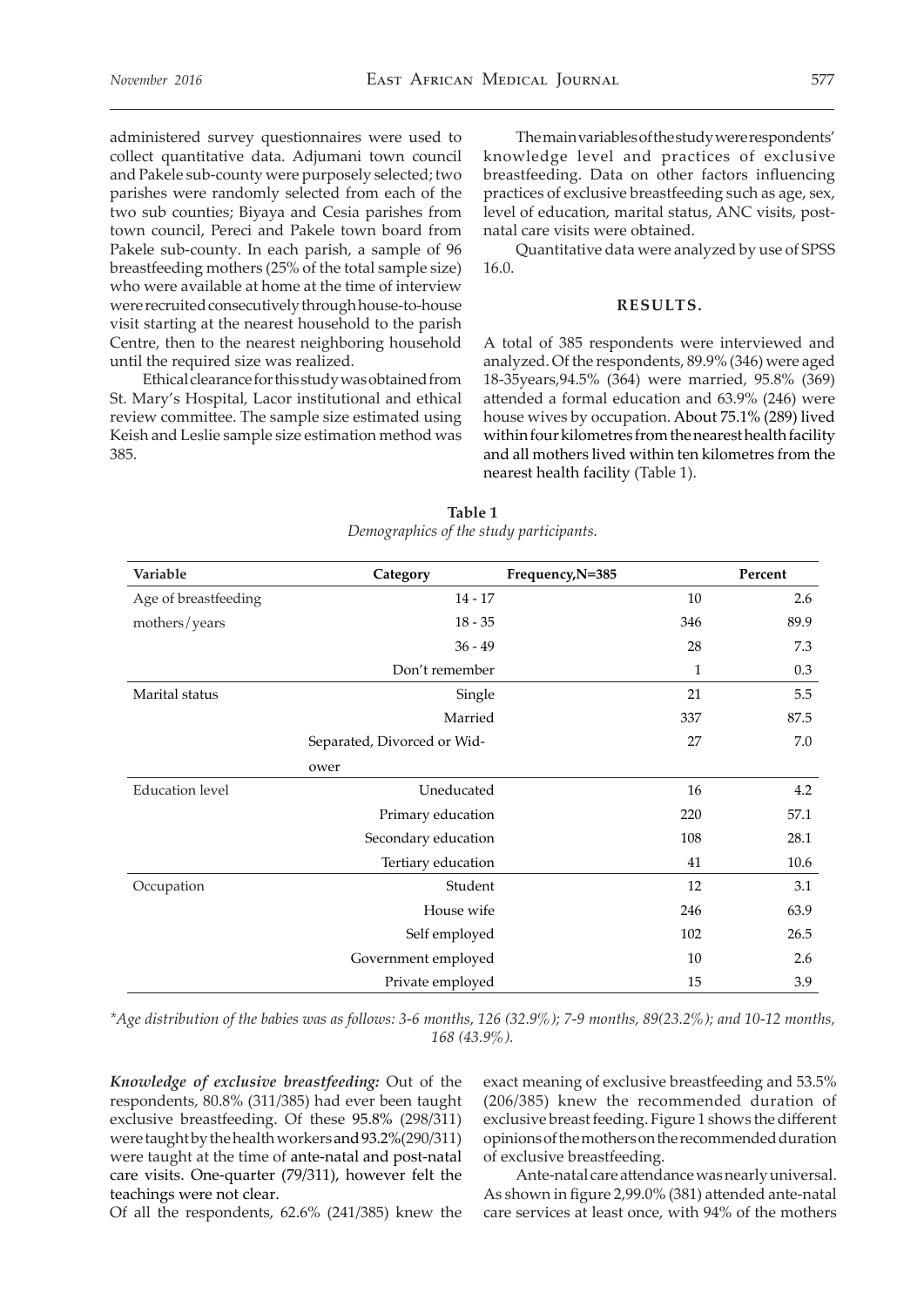making three or more ante-natal visits for their current baby's pregnancies. Delivery in a health facility and post-natal care attendance was also very high, with 95.3% (367) delivered at the health facilities and 97.7% (376)attending post natal care services. Only 2.3% (9) never attended post-natal care services.

*Practice of exclusive breastfeeding:* Out of the mothers surveyed,42.1% (162/385) exclusively breastfed their infants for the first six months; of those breastfed babies, 68.6% (264/385) initiated breastfeeding within one hour of delivery and 82.9 %(319/385) of the mothers gave only breast milk to their babies in



**Figure 1**

*Mothers' opinions on the recommended duration of exclusive breastfeeding.*

the immediate post-partum period (Figure 3).

For the mothers who initiated breastfeeding after one hour of birth, most stated the following reasons: 'I had no breast milk', 'baby was unable to suck', 'I was sick', 'I was too tired to breast feed immediately

after delivery'.

Most respondents who gave non-breast milk feeds to their babies before the first six months stated the following reasons which include; 'advice from the home and relatives (grandmother, husband)',



**Figure 2**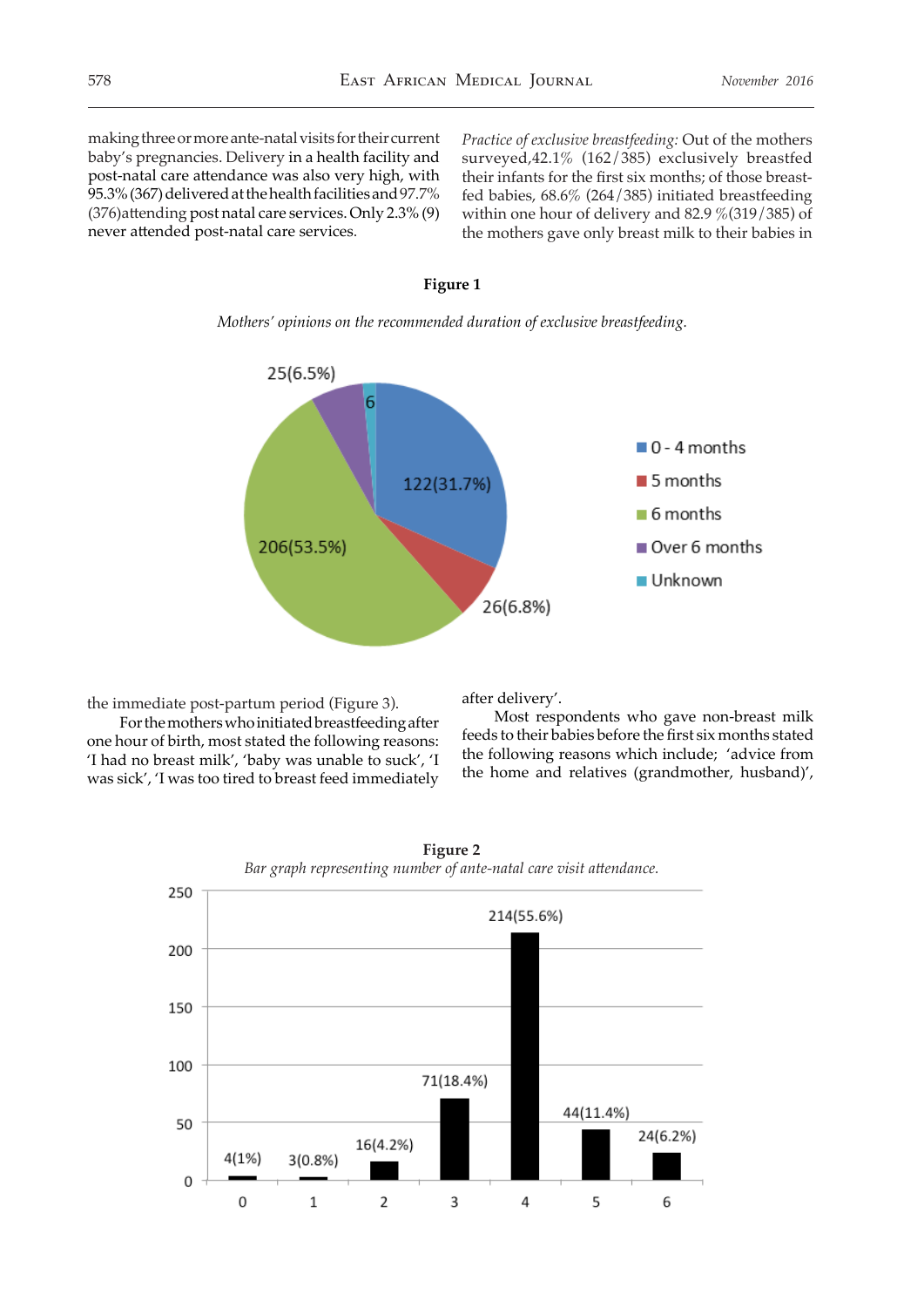#### **Figure 3**

*Time duration taken to initiate breastfeeding after delivery.*



'did not know the appropriate time', 'baby crying at the sight of food', 'I am very busy to breast feed', 'I wanted baby to learn to eat early'.

## **DISCUSSIONS**

This study aimed to assess the level of knowledge and practices of exclusive breastfeeding among breastfeeding mothers in a rural Ugandan Town. The World Health Organization (WHO) and United Nations Children's Fund (UNICEF) recommend that every infant should be exclusively breastfed for the first six months of life, with breastfeeding continuing for up to two years of age or longer (1). In this study, it was notable that 43.9% of the mothers still breastfed their infants at 10-12 months, a practice that is worth encouraging and promoting through young child clinics or baby well clinics. The majority of the mothers (89.9%) were aged 18-35 years indicating the most fertile reproductive age group as compared to only 7.3% (28) of the mothers above 35years who were still producing and breastfeeding their babies. This is in conformity to a previous study in Ethiopia (8,9). Of the mothers surveyed, 4.2% never attended formal education. This is consistent to a previous study done in Ethiopia (10). This may be because both studies were carried out in a rural setting. Nearly twothirds(63.9%) of the mothers surveyed were house wives by occupation compared to only 33% (137) who were employed with either the government, private institutions or self-employed. This finding is similar to previous studies in Ethiopia (8,10). Majority of the mothers, 75.1% lived within four kilometres from the nearest health facility. This is congruous with the

ministry of health (MOH) of Uganda recommendation of a distance of not more than five kilometres to the nearest health facility in order to improve access to health care services aiming at reducing childhood mortality.

Our study revealed that most women, 80.8% of the study population, had the opportunity to learn about exclusive breastfeeding with the majority (95.8%) being taught by health workers from antenatal and post-natal care visits.This is in line with a previous study in South Nigeria (9) whereas in a similar study conducted in South India, (11) majority of the mothers (52%) did not receive any advice on breastfeeding during ante-natal period, 31% received from parents and relatives and only 17% received advice from health care workers. This might be due to the fact that in the current study, almost all mothers have attended both ante-natal and post-natal care and majority admitted being taught exclusive breastfeeding by health workers during those visits.

Despite the fact that almost every woman had the opportunity to learn about exclusive breastfeeding in the present study, only 62.6% of the mothers knew the exact meaning of exclusive breastfeeding which is lower than for studies carried out in a rural population in south Eastern Nigeria, 87.0%(12) and a community based cross sectional study done in Ethiopia, 90.8%(13). This could be due to the unclarity of the teachings as reported in the present study by one-quarter of the respondents. This current finding is higher than for a previous study done in Kware, Nigeria with 54(31%)(14) of the mothers had adequate knowledge of exclusive breastfeeding.

The breastfeeding mothers in the current study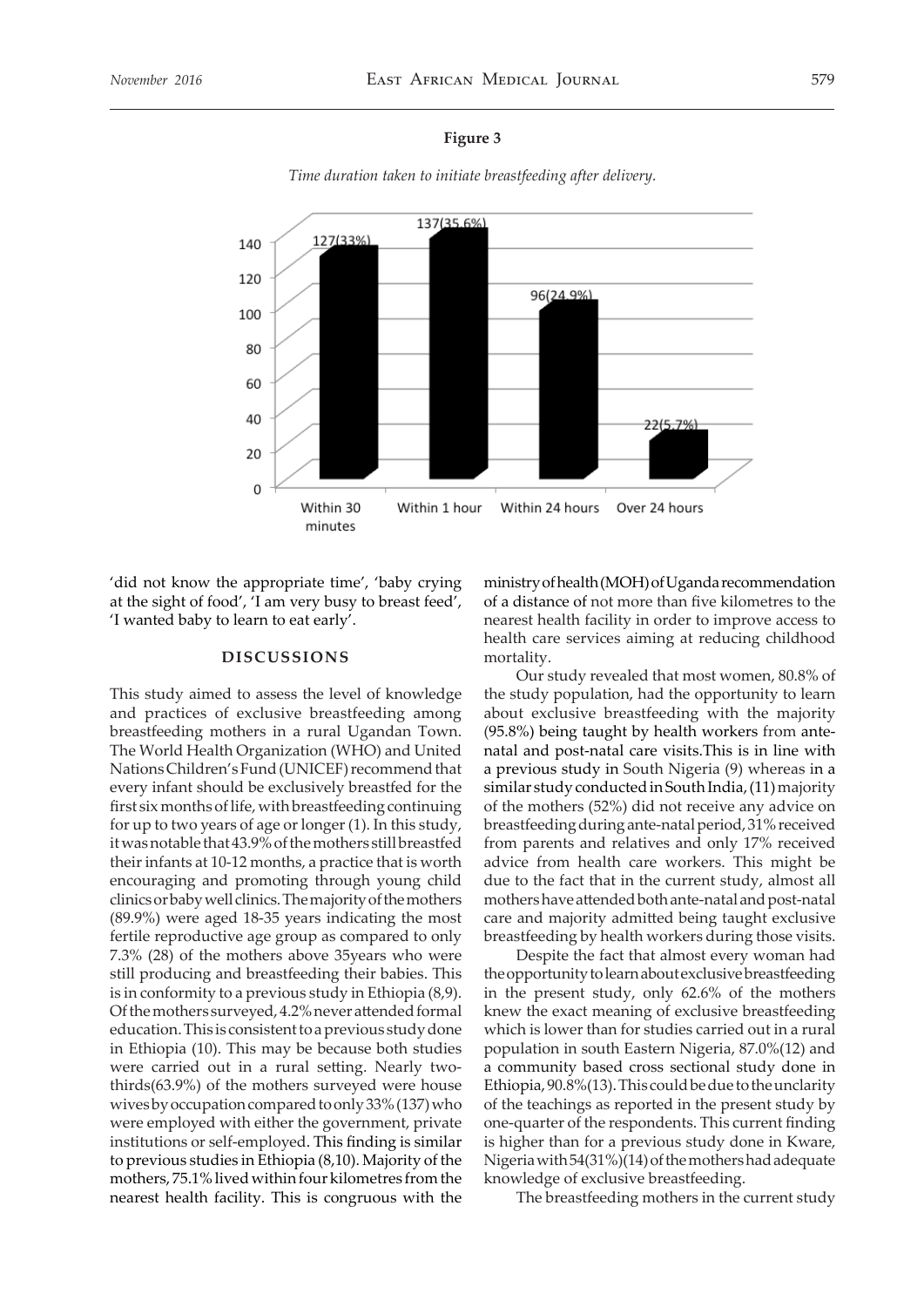had also posed lower knowledge on the duration of exclusive breast feeding as about one-half (53.5%) knew the duration of exclusive breast feeding compared to a similar study conducted in Mbarara hospital where a majority of the respondents 150 (73.8%)(15) were knowledgeable about the duration of exclusive breast feeding. The difference could be due to our study being a community based as compared to the previous study which was a hospital based. This knowledge of recommended duration of exclusive breastfeeding in the present study was higher than for a similar study in south India, where (38%)(11) knew the recommended duration of exclusive breastfeeding. This could be explained by the fact that the majority of mothers in the present study had opportunity to learn about exclusive breastfeeding whereas in a previous study done in India (11),majority did not receive information on exclusive breastfeeding during ante-natal care.

From our study, 42.1% of the respondents exclusively breastfed their infants for six months which was slightly lower than for previous studies in Mbarara hospital, 49.8%(15), Kawampe 56.3%(16) and Nigeria 63.0% (12),crital lower than for a previous study in Ethiopia, 82.2%(13)however it was slightly higher than for previous studies in Mozambique 37.0% (17), Kware 31% (14) and Uganda 39% (18). Our study revealed low prevalence of exclusive breast feeding which was similar to other studies above however in all the studies, the prevalence of exclusive breast feeding were below the global and National recommended level.

In the current study, one-third of the mothers who were eager to breastfeed initiated within 30 minutes of delivery and about two-third (68.6%) initiated within one hour as recommended by WHO this is consistent to the previous study in Kware, Nigeria 53% (14). Of the mothers who delayed at least one hour after delivery to initiate breast feeding, most of them stated the following reasons which includes: I had no breast milk, baby was unable to suck, I was sick, I was too tired to breast feed immediately after delivery. These findings are similar to another study done in India, (11).

Our study revealed that breast milk remains the main feeds in the immediate post-partum period as majority, 82.9% of the mothers gave breast milk only to their babies as compared to 17.1% who gave in addition to breast milk, sugar, water, juice, honey, soup, porridge or cow milk corresponding to a study done in Mozambique (17) . Most respondents who gave non-breast milk feeds to their babies before the first six months stated the following reasons which include; 'advice from the home and relatives (grandmother, husband)', 'did not know the appropriate time', 'baby crying at the sight of food', 'I am very busy to breast feed', 'I wanted baby to learn to eat early'.

These findings are similar to a previous study in Mbarara hospital, (15) suggesting multi-disciplinary approaches is required to improve on the level of knowledge and practices ofexclusive breast feeding in rural settings.

In conclusion, The level of knowledge and practices of exclusive breastfeeding among breastfeeding mothers in Adjumani District is below the national and global recommendation.

We recommend continuous breastfeeding awareness campaigns are needed to improve knowledge and practice of exclusive breastfeeding among breastfeeding mothers.

There is need for continuous education of mothers with improved clarity of the teachings on exclusive breastfeeding.

Since almost all mothers learnt about exclusive breast-feeding at ante-natal and post-natal care visits, additional mass media on exclusive breastfeeding might capture mothers who do not attend those visits and also to prepare them before conception.

## **STUDY LIMITATION**

Knowledge, beliefs and practices of cultural leaders and men who are part and key partners in delivering exclusive breastfeeding is beyond the scope of this study. This being a cross sectional study, the future level of knowledge and practices of exclusive breast feeding is beyond our scope.

# **ACKNOWLEDGEMENTS**

To the mothers in Adjumani District who participated with their infants in our study. We also thank Adjumani District Administration officials and local administrative units in Pakele sub-county and Adjumani town council.

This work was made possible by Medical Education for equitable services to all Ugandans, a Medical Education Partnership Initiative; grant number R24TW008886I from the office of Global AIDS Coordinator and the U.S Department of Health and Human Services, Health Resources and Services Administration and National Institutes of Health.

### **REFERENCES**

- 1. World Health Organization; Geneva, Switzerland: (updated 2003).Community-Based Strategies for Breastfeeding Promotion and Support in Developing Countries.Available from http://www.Linkages project.org/media/publications/Technical 20Reports/ CommunityBFStrategies. Pdfwebcite.
- 2. World Health Organization.(2009). Infant and young child feeding (IYCF) Model Chapter for textbooks for medical students and allied health professionals. Switzerland: World Health Organization.
- 3. WHO & UNICEF. Breastfeeding Counseling: a training